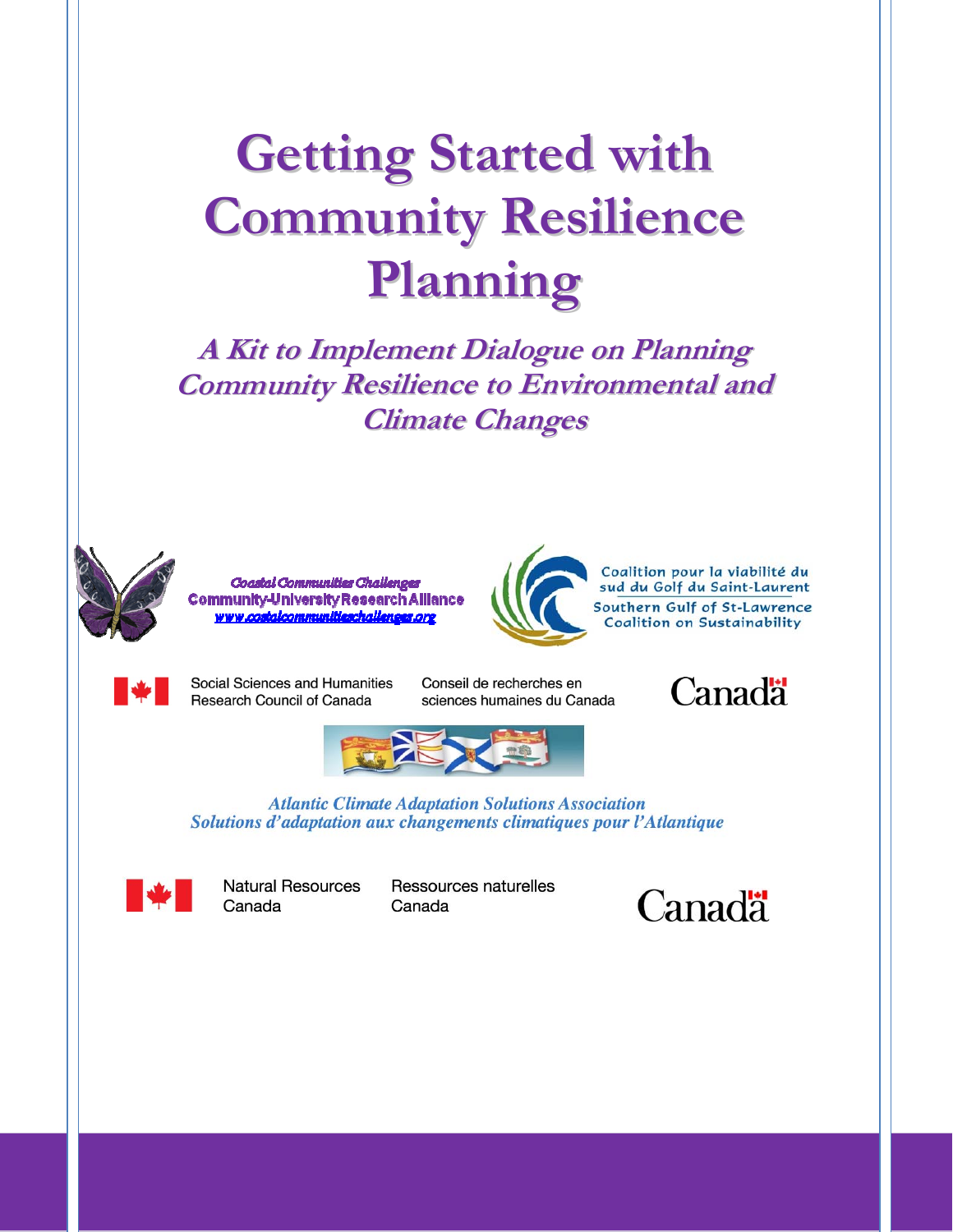## **GETTING STARTED WITH COMMUNITY RESILIENCE PLANNING**

*A Kit to Implement Dialogue on Planning Community Resilience to Environmental and Climate Changes*

**By: Dr. Liette Vasseur Brock University**

**October 2012**

**Document**: Vasseur, L. 2012. Getting Started with Community Resilience Planning. A Kit to Implement Dialogue on Planning Community Resilience to Environmental and Climate Changes. Training manual prepared for the Southern Gulf of St. Lawrence Coalition on Sustainability and the Coastal Communities Challenges ‐ Community University Research Alliance. 20 pages.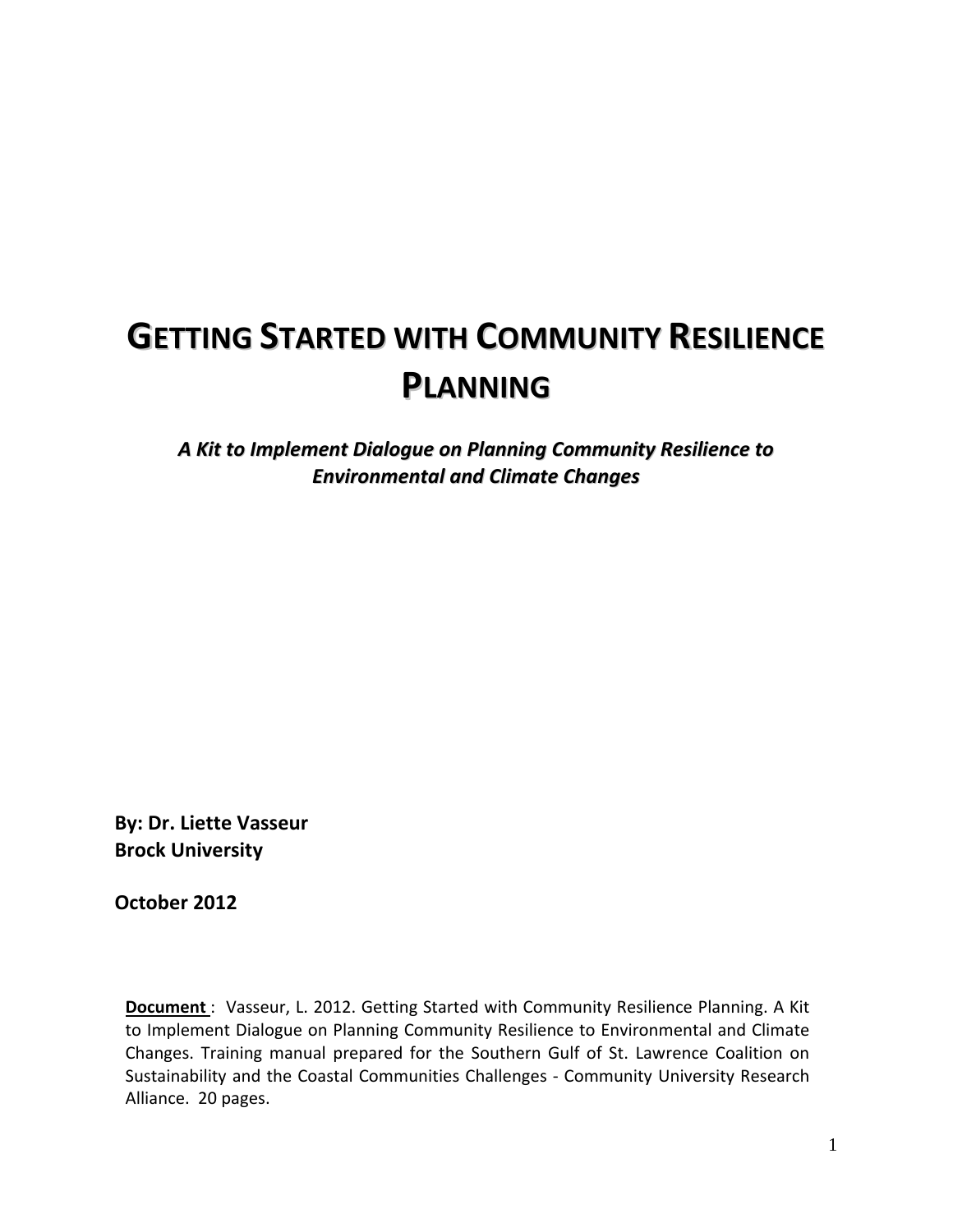### <span id="page-2-0"></span>**Acknowledgements**

The author would like to acknowledge the efforts of the Coastal Communities Challenges ‐ Community University Research Alliance partners, especially Julie Guillemot and Steve Plante, and the Southern Gulf of St. Lawrence Coalition on Sustainability members and staff, Thérèse Chenard, Chantal Gagnon and James Risdon, whose knowledge and experience contributed to the development of this kit. We would also like to thanks the representatives of the Town of Shippagan and the District of Sainte‐Marie‐Saint‐Raphael in New Brunswick who attended the original trial workshop. Your participation helped provide local knowledge which refined the process to be of particular use to local decision‐makers.

The author would also like to thank the New Brunswick chapter of the Natural Resources Canada Regional Adaptation Cooperative, the New Brunswick Environment Department and the New Brunswick Environmental Network for their encouragement to develop this kit and offer to more communities a tool to sustain climate change adaptation efforts across the region.

Finally, the author would like to acknowledge the financial contributions of the Coastal Communities Challenges Community University Research Alliance and the Social Sciences and Humanities Research Council of Canada and the New Brunswick Regional Adaptation Collaborative.

*How to cite this manual:* Vasseur, L. 2012. Getting Started with Community Resilience Planning. A Kit to Implement Dialogue on Planning Community Resilience to Environmental and Climate Changes. Training manual prepared for the Southern Gulf of St. Lawrence Coalition on Sustainability and the Coastal Communities Challenges ‐ Community University Research Alliance. 20 pages.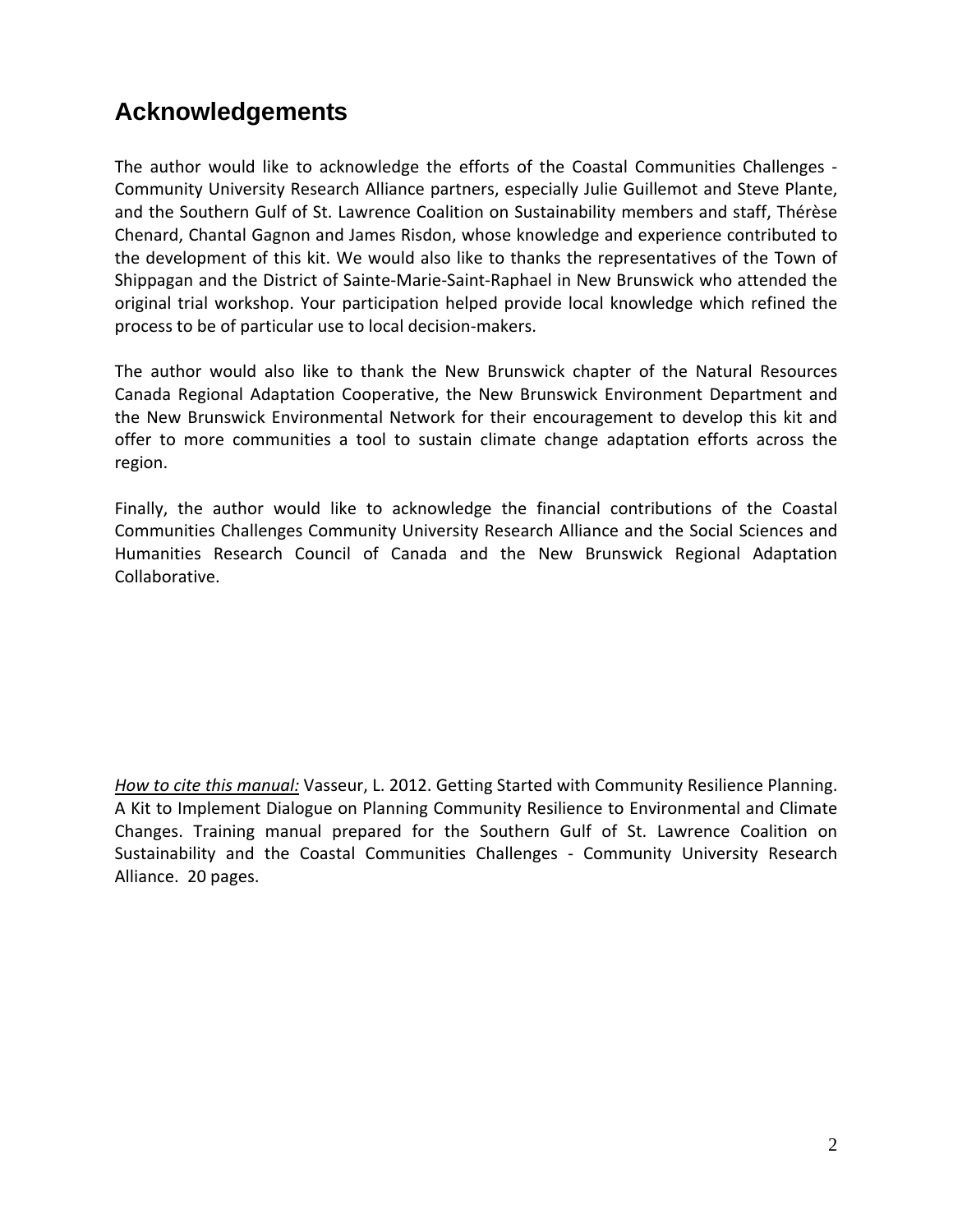### <span id="page-3-0"></span>**Table of Contents**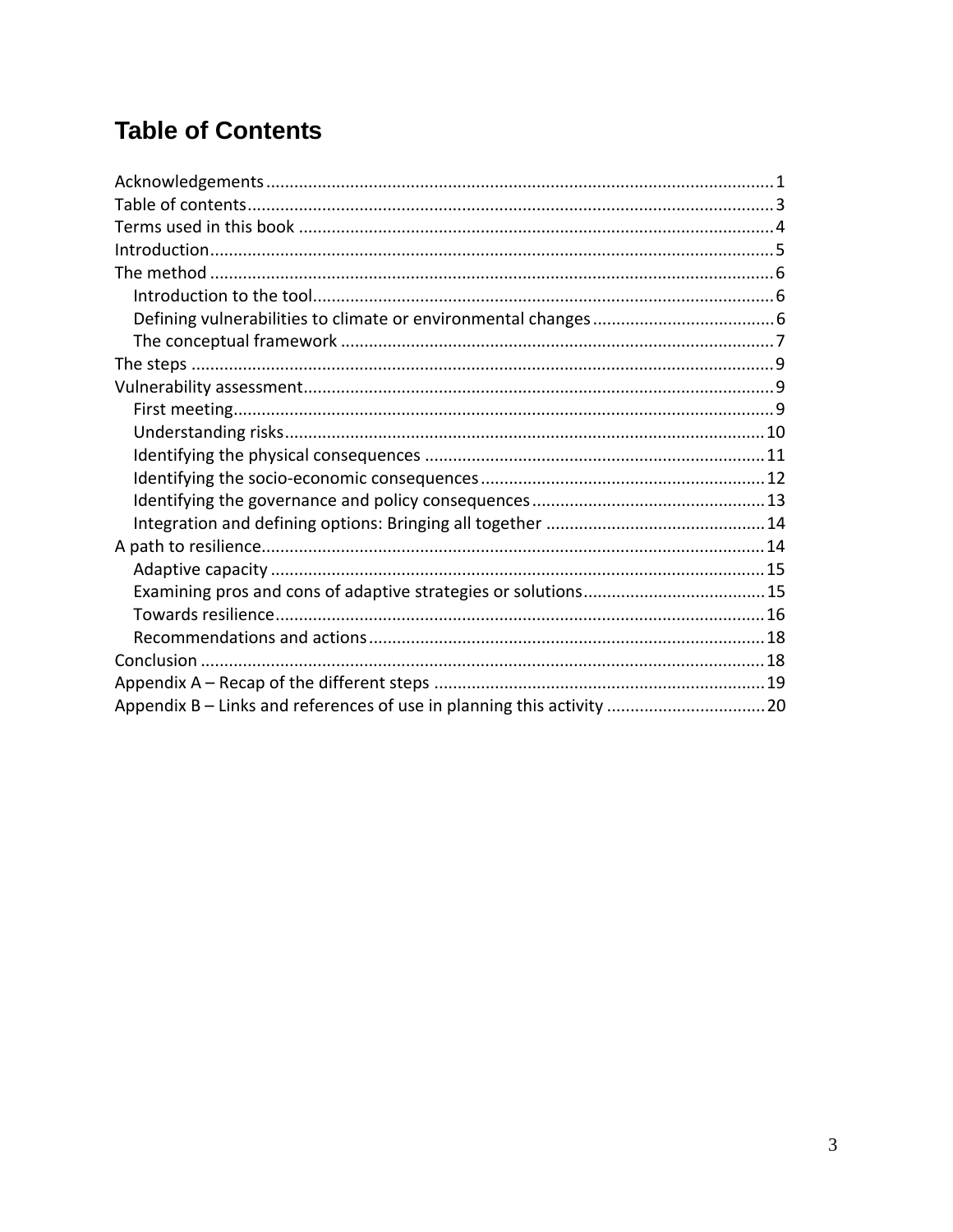### <span id="page-4-0"></span>**Some terms used in this kit**

Adaptation: Adjustment in our activities in order to respond positively and sustainably to a change. This change can include climate, economy, etc. Our responses to change can be social, economic, behavioural, psychosocial, etc. (Smit et al. 1999).

Climate change: Long‐term fluctuations in temperature, precipitation, wind, and all other aspects of the Earth's climate. It is usually defined over a period of 30 years.

Dialogue: An exchange of ideas, opinions, and knowledge between two or more persons, groups or organizations in order to find solutions through consensus.

Ecosystem: A system of living organisms including humans interacting with each other and their physical environment. The extent of an ecosystem may range from very small spatial scales to the entire Earth (Baede 2007).

Emergency plan: A document describing the organizational structures, roles and responsibilities, means and principles for intervention during an emergency. Emergency plans are prepared at several different levels: national, provincial, and local. They may include all activities planned to be carried out by all relevant organizations and authorities, or may be primarily concerned with the actions to be carried out by a particular organization. They should include such elements as emergency functions of government agencies, mobilization of resources, and public information.

Governance: The process of regulating behaviour or coordination action between the actors in accordance with shared objectives, missions or interests. It recognizes the contributions of various levels of government (global, international, regional, local) and the roles of the private sector, non-governmental actors and civil society to a situation.

Resilience: "The ability of a social or ecological system to absorb disturbances while retaining the same basic structure and ways of functioning, the capacity for self‐organisation, and the capacity to adapt to stress and change" (IPCC 2007).

Risk assessment: Process used to identify, and if possible predict, the risks that a proposed project could have on the environment (physical, biological, socio‐economic or cultural) before it is carried out. The risks can be spatial, temporal or cumulative. The goal is to also determine how to mitigate i.e. reduce or avoid these risks.

Vulnerability: Probability or degree to which a system is susceptible to, and unable to cope with, adverse effects of a change. It can be climate change, including climate variability and extremes, economic downturn, recession, labour dispute, etc. (Baede 2007).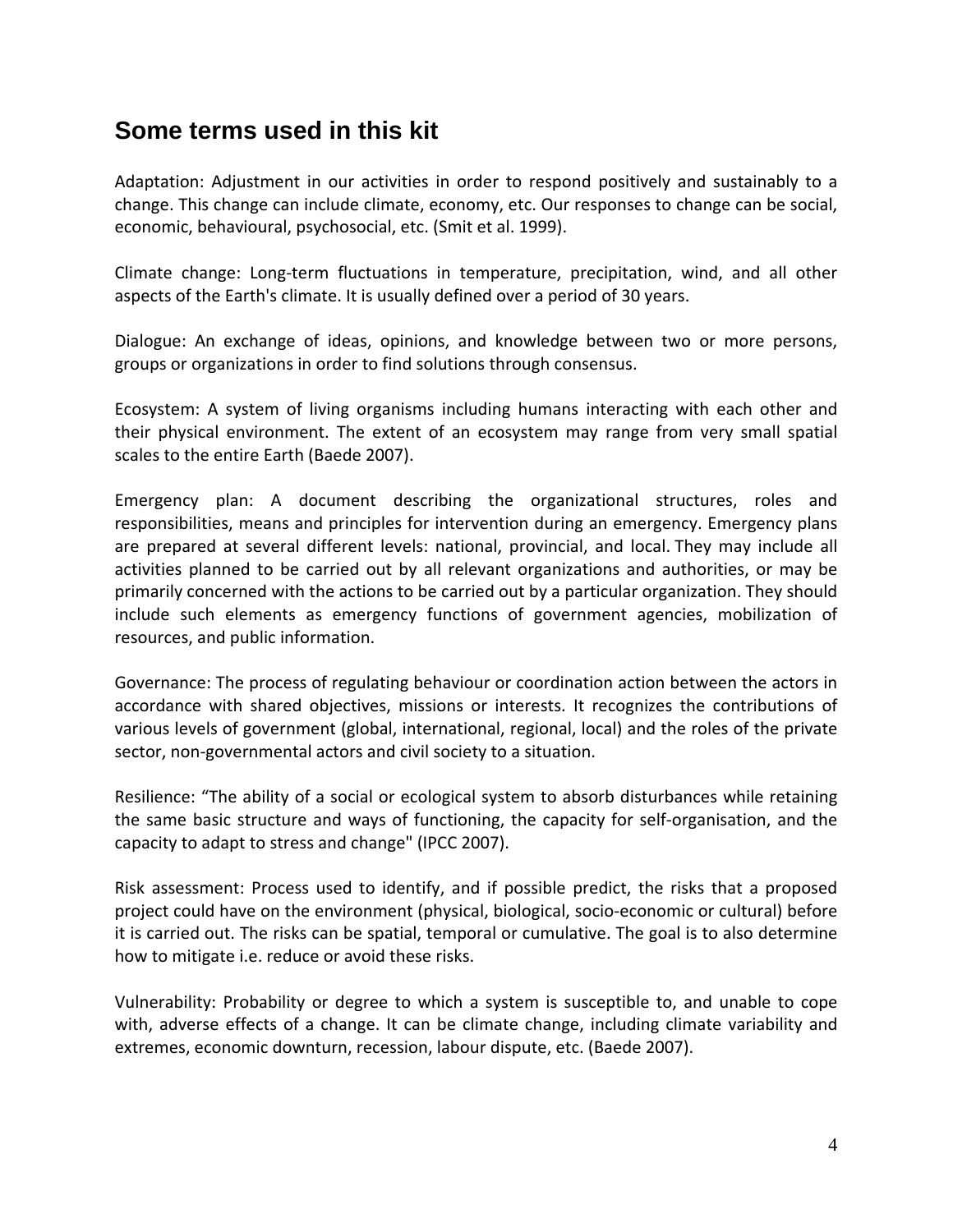### <span id="page-5-0"></span>**Introduction**

Adapting to environmental and climate changes is an essential component of any community planning effort in order to be more resilient. Whether your community is highly aware of these changes or not, knowing how to plan adaptation strategies is a vital component of any emergency preparedness plan, development plan or long-term sustainability plan. Indeed, changes in the environment happen to all communities, be they coastal changes because of storm surges, flooding along a major river or heat waves in a downtown.

Planning for these changes requires inclusion of all population segments of one's community in a shared dialogue. That dialogue must be guided and facilitated if it is to be useful in developing local plans. This is the purpose of the present document: to present a kit, which is simple and usable by community leaders or non‐governmental organizations interested in moving ahead with adaptation.

The objective of this kit is to encourage and help communities implement a community dialogue to develop a consensus on which community elements are vulnerable to environmental and climate changes and from there develop plans that focus on strengthening the resilience of the community. These terms are explained in this kit.

This kit provides you with a step-by-step explanation of the method from assessing vulnerability to move toward resilience as a training tool for community leaders and non‐ governmental organisations (NGOs). This method entails holding two days of training in your community. The first meeting involves a workshop to train your local leaders and NGOs on the method and how to use it in a community dialogue. The second day should be a facilitation workshop, which explains some of the tools these leaders can use in order to facilitate these dialogue sessions.

The discussions and issues brought to light through community dialogue on vulnerability and resilience can be very challenging for community leaders and residents. Sometimes it is easier to ignore the changes that are happening than face the hard work required to adapt to them. At other times, the issues may seem too big for a community to be able to initiate local action. This kit along its method of implementation and workshops will help make this process easier. It will help your community see that small actions can lead to big changes and that taking it one piece of the puzzle at a time will provide for a holistic plan.

The kit is divided into three sections: explanation of the method, vulnerability assessment and a path towards resilience. These sections will provide instructions as to how you can start a dialogue with your community to identify priorities and develop plans. The intent of this kit is to encourage communities to work with their residents and local NGOs instead of labouring in isolation. A collaborative approach that includes members from a wide cross-section of your community will increase the acceptability and the likelihood that strategies or policies proposed by community leaders can be effective. This type of work is time consuming and implementing several elements of a plan can take many years. However, the method outlined in this kit is itself adapted and flexible so that it can grow as your community grows in the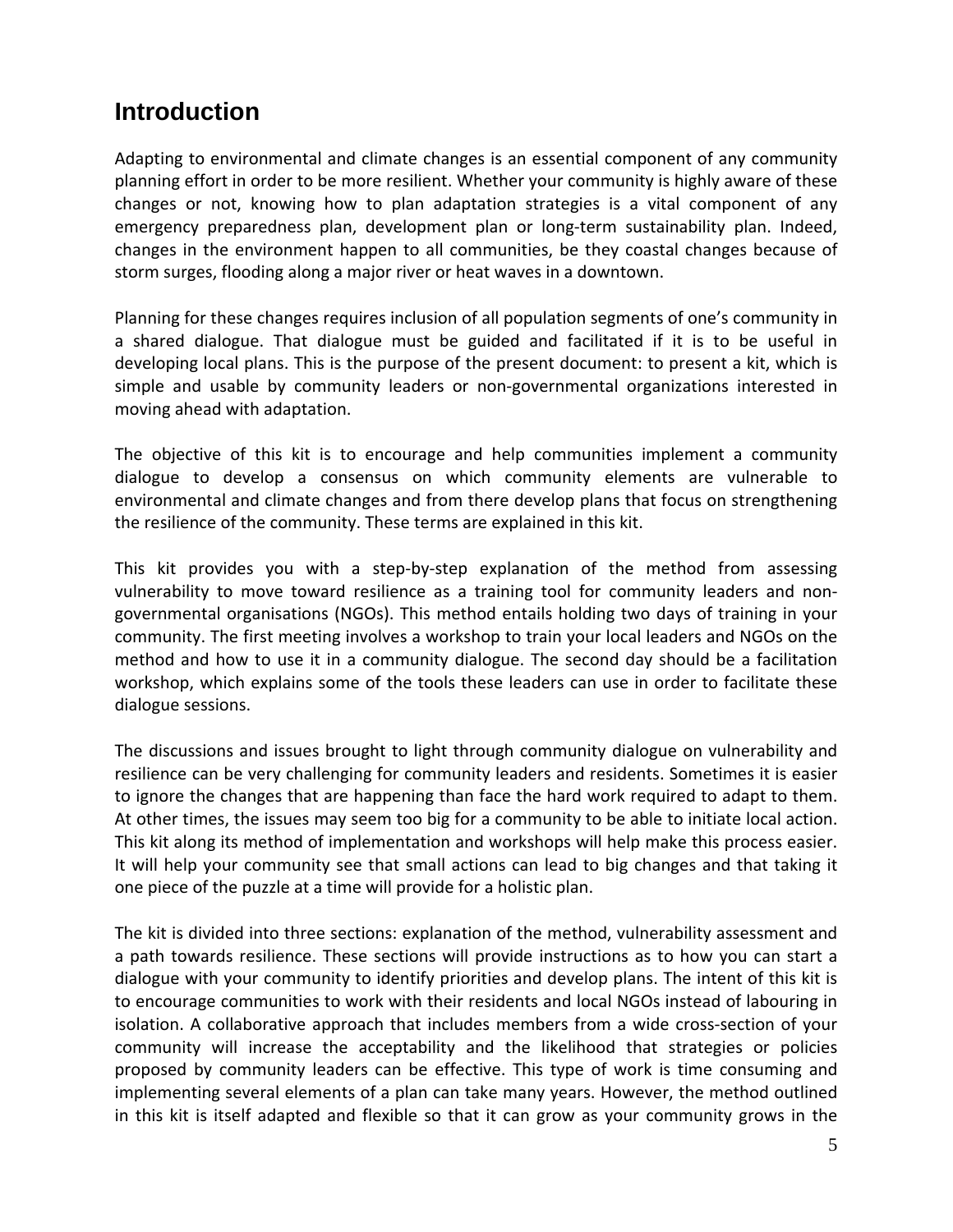<span id="page-6-0"></span>process of developing your plans. This kit therefore provides you with the initial tools to help build a strong foundation for dialogue and inclusion within your community to develop long‐ term plans for adaptation and resilience to environmental and climate changes.

### **The Method**

#### **Introduction to the tool**

The main challenge for most people is to understand the concepts of vulnerability and resilience and determine how they can apply to them, their families, businesses, or their community. In many cases, the way these tools are defined gives the impression that everything must be done or examined at the same time and it becomes overwhelming. The tool described in this manual aims to simplify the process, as it is a process, not a goal with an end and a deadline, and to ensure issues can be addressed without the need for many consultants. It is a very inclusive tool meaning that citizens of a community should all be able to participate. Regardless of challenges posed by varying levels of literacy and/or education, this tool approaches the concepts of vulnerability and resilience in a simple, easy-tounderstand manner. First, the terms are defined to ensure every aspect is explained. Then for each step, we will first explain what we mean and then discuss the exercises that need to be completed to move forward. It is important to remember that this is first and foremost a tool to stimulate dialogue, not a set of pre‐made solutions. In fact, there are no perfect solutions to issues regarding climate or environmental changes. In most cases, there is a need to examine the issue, discuss it and find possible options and determine which one may be the best knowing that others may also be implemented or adopted later.

#### **Defining vulnerabilities to climate or environmental changes**

Climate and our environment are both changing naturally or due to human activities. We cannot any longer deny of the impacts of humans on the environment locally and globally leading to changes in climate. For example, coastal communities frequently face issues such as erosion and storm surges. In some communities, intensive agricultural practices have led to more water pollution, soil erosion, etc. Even when we think we are helping the environment, there might be often negative consequences. For example, a wastewater treatment plant helps remove contaminants from the water that is discharged into streams and rivers but at the same time, in the treatment plants residues (sludge) remain. They can be either toxic or useful depending on their content in pollutants and nutrients. As they accumulate, there is a need for a solution: will it be landfilling, composting, burning, etc.? We always need to make a decision. Which option is the best one? Most citizens will leave this decision up to the decision makers of the municipality. However, in some cases, though, the public does not accept the decision and conflicts ensue. When we talk about climate change, it is often even more complicated as we don't necessarily see the concrete problems. Some are obvious such as the erosion of a coast but others may have been experienced once and may be experienced in the future but we don't know when. Many changes are coming in the future. Should we just look and wait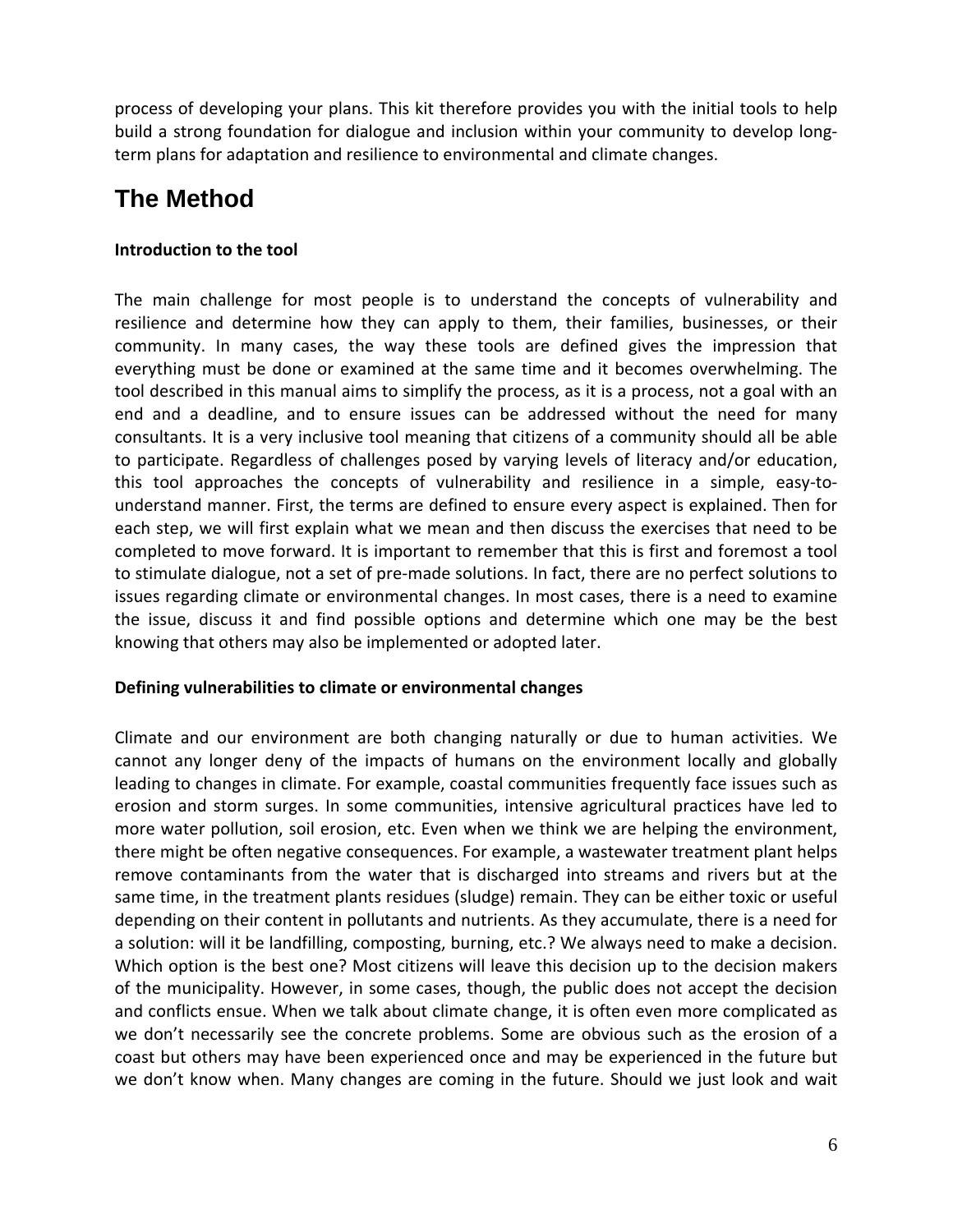<span id="page-7-0"></span>and respond once the problem is there or should we be proactive and plan now to avoid damage later? This is a huge issue for most communities and even families at home.

The first step is to understand what your current level of vulnerability is. This manual does not pretend to be a full compilation and an exhaustive resource on climate change and adaptation. There are several books and guides that discuss these issues (see Appendix A for references). Vulnerability can be defined as the potential or level of susceptibility of a person, family, community or even a region to be unable to cope or react to a negative or adverse change (Baede, 2007). Here in this manual, we focus mostly on climate change but in life, we know that we may be vulnerable to disease because of immune system is low and we are unhealthy, or to recession because the main industry is closing its doors, etc. Being vulnerable means that our capacity to adjust and adapt to a new situation is limited. The aim of improving resilience is to reduce our vulnerability to something. If you're very healthy, your immune system is strong and you are not vulnerable to diseases (or at least not as much!).

Vulnerability to climate change means that your household or your community is exposed to a risk or several risks. For example, if your house is located on a steep slope and more heavy rainfalls are predicted for the next 10 years, your level of exposure to the risk of having your house swept away by a mud slide is increased and therefore your vulnerability is higher. If in addition, the landowner higher up the mountain has clearcut the forest leaving bare soil instead, you know that your level of vulnerability will be significantly increased since there is no longer a buffer to absorb run‐off during storms, leaving that water free to flow rapidly the slope. For you, it is a question to first know where the risks in regard to an issue are. Because climate change affects everyone, this tool targets communities and aims to determine the various factors that make a community vulnerable to a specific issue through dialogue. When such a dialogue is initiated, it is important to remain focused on one issue at the time and completely understand the various factors before moving on. The mistake many people make is to try to resolve everything at once and deal with too many issues simultaneously. This is not the approach used in this manual. It is also important to know that not all problems can be resolved in one meeting. The tool should be used step by step. Do not attempt to complete the full cycle within a day. This will not leave time for discussion, reflection, capacity building, and data gathering for options, etc.

#### **The conceptual framework**

This vulnerability assessment towards resilience kit was inspired by the work of Pasteur (2011), my own experience in community‐based management and decision making process and other sources (see links in Appendix A). The framework is based on the fact that it is difficult to tackle many issues at once and without a good understanding of the situation, decisions are hard to make and may lead to conflicts. The framework used here includes as basic steps: definition of an issue, understanding of the risks, the physical and socio‐economic consequences, governance and policy and finally finding the possible options and understanding the consequences of using them.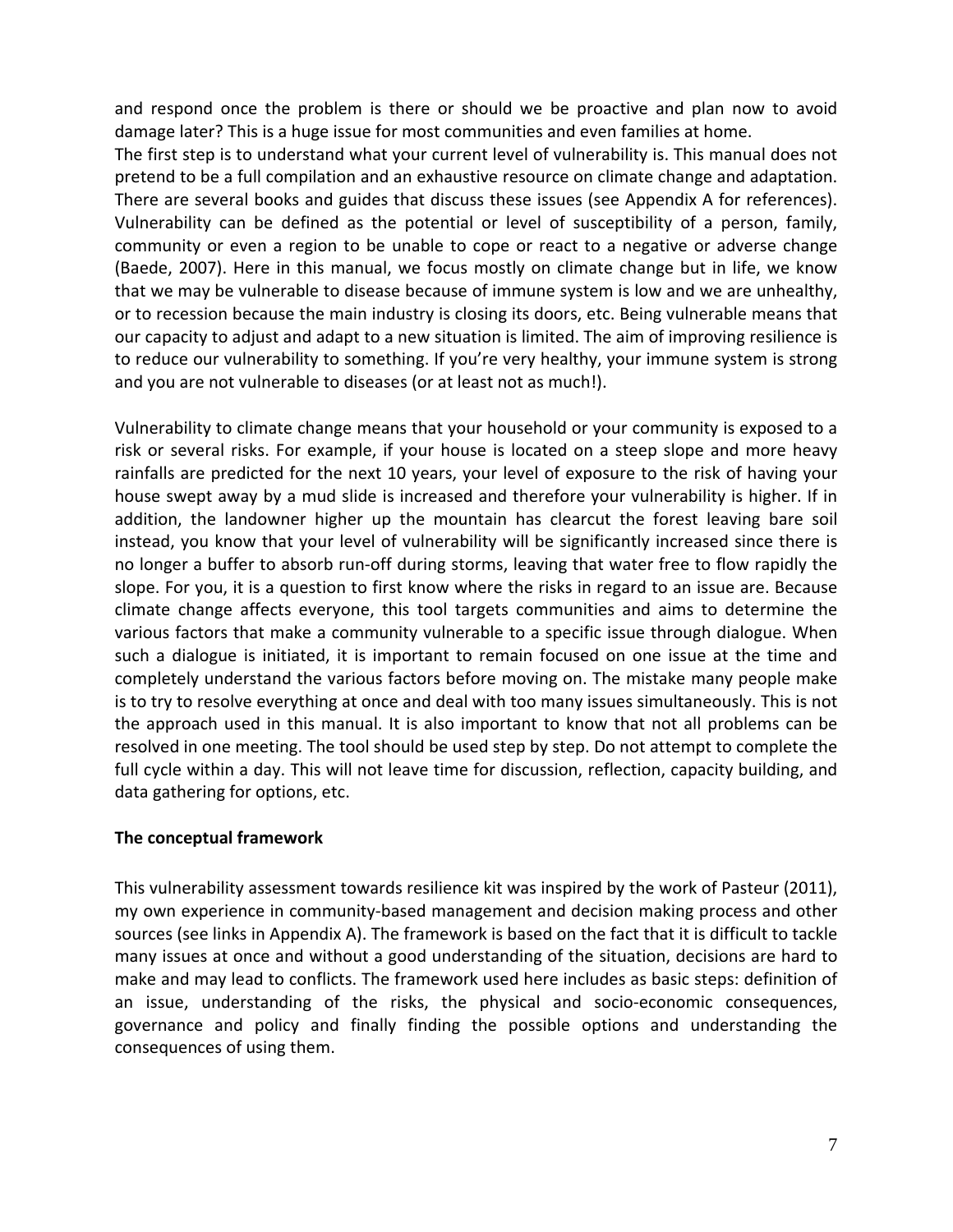This is a step-by-step approach which should not be rushed. It should be as inclusive as possible and support all stakeholders in the community. The model is based on the following principles:

- Inclusiveness
- Capacity building
- Social acceptance
- Alternative and simple solutions
- Dialogue
- Openness and transparency
- Complete understanding of the issues and the solutions.

The model is summarized as follows:

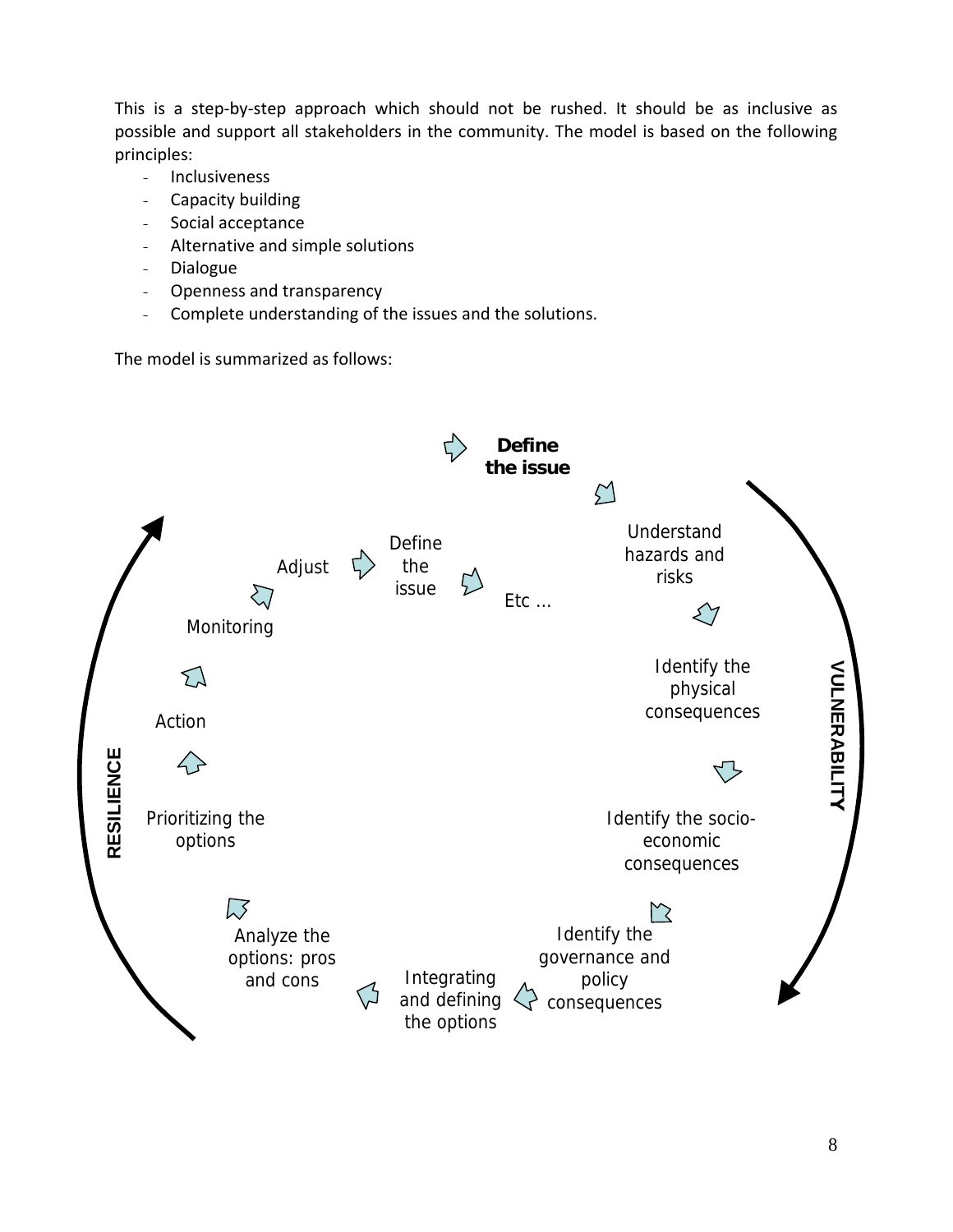<span id="page-9-0"></span>The next sections explain the various steps that will need to be completed to increase the capacity of resilience of a community by taking into account all aspects, from environmental to socio‐economic.

### **The steps**

This section explains the different components of vulnerability that should be understood before trying to find solutions define strategies or develop policies. The first step will be to define the issue of what is at risk. It may be precise such as a street with a few houses being too close to the coast where erosion occurs, to more complex and global for a community like decreased quality of drinking water due to seawater infiltration in the water table. This step of defining what is at risk can be done by a group of citizens, by a municipal council or an NGO. The main point here is to have someone wanting to work on the issue. If it is a group of citizens or an NGO, it might be very important to work with the municipal council to ensure their participation. From my experience, committees endorsed by a municipal or local government can be quite effective, especially if they are highly inclusive.

Once you have your issue and you have an endorsement from the community, the next step is to make sure that you communicate with all possible stakeholders. The more inclusive you are, the greater is your potential for success and finding acceptable solutions or strategies. If possible, have more than one meeting for each component so you don't leave people who would like to participate behind. Meetings at different times of the day and different days of the week may help allow more people to participate.

Box 1.

Adaptation can be observed at different scales (temporal and spatial). Adaptation is any adjustment or decision made to maintain the capacity to deal with current or predicted changes.

### **Vulnerability assessment**

#### **First meeting**

The first meeting should aim at introducing the issue to the participants. Is it the possibility of flooding? Is it water quality? Why is this issue important to deal with? You will need to make sure that you have enough information to explain it. However, you should also make sure that you don't jump to the solutions immediately. In fact, this should not even be on your mind. In this manual, we will take as an example a couple of streets in a community where there has been flooding, due to three storm surges, that have occurred in the past two years. In this example, the municipal council has decided to deal with this issue and has formed a committee with, as organizers and first line participants, the councillor of this ward, the planner and one of the engineers of public works. The residents of the streets within the zone and in the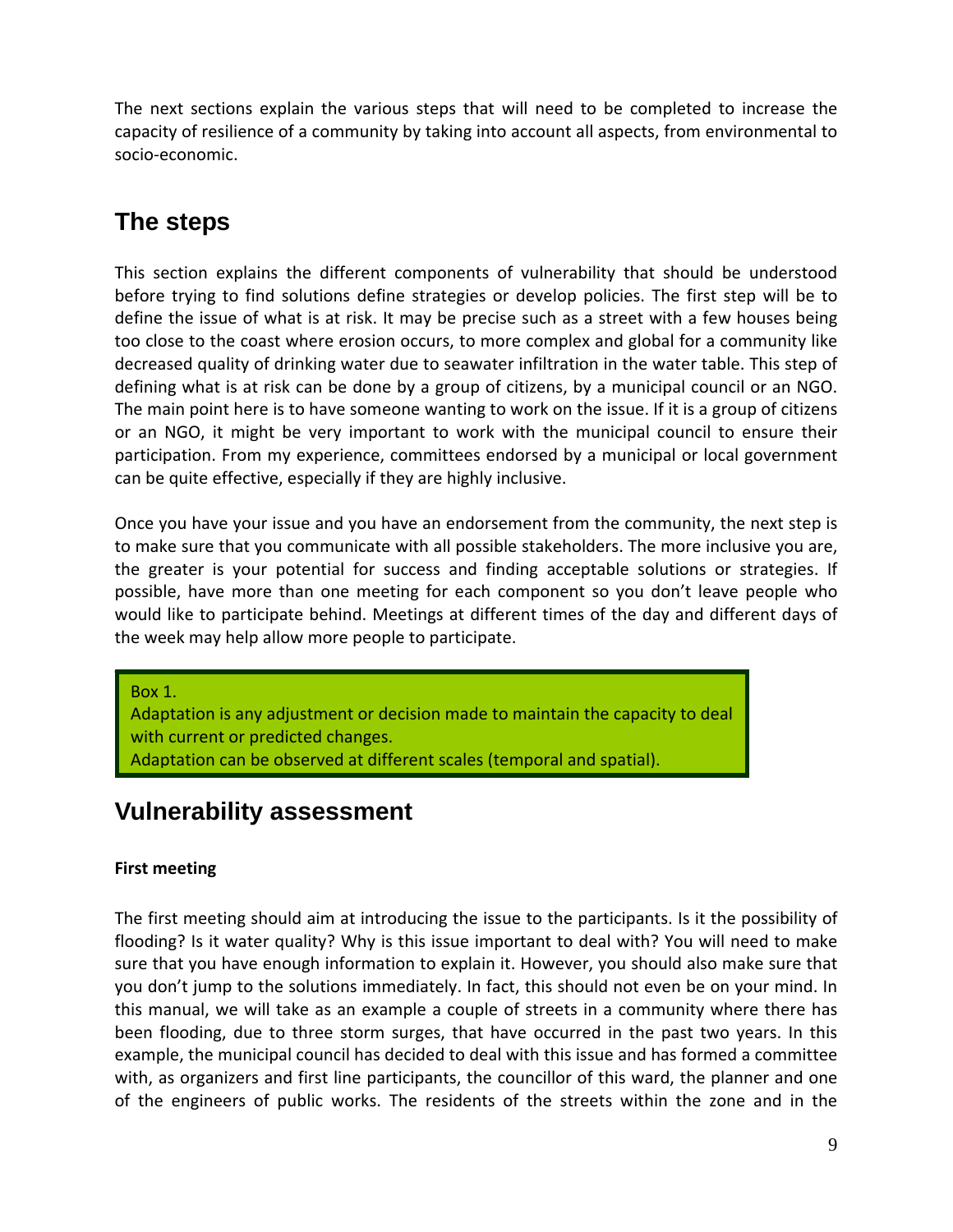<span id="page-10-0"></span>surrounding are all invited to the meetings. Because some complained that a meeting on Monday night at 7 pm is not possible, you also add a second meeting on Saturday at 3 pm.

The first meeting aims to explain to everyone what vulnerability is and to describe the steps that will be used before defining solutions. It is important for the organizers to bring up the importance of dialogue to find solutions. A better understanding of the various aspects will help develop more sustainable and equitable solutions, strategies or policies. A PowerPoint presentation is attached to this guide for your convenience.

#### **Understanding risks**

The first step once the issue is agreed upon is to assess the risks. At this point, the facilitator may decide that each step is a meeting or a meeting contains two steps. This is a decision to make at each meeting considering the complexity of the issue and the need for more discussion. Some subjects may be simple and a few steps could be accomplished in a meeting, while others may be difficult due to various interests and each step will require a meeting or even more.

The first step aims to answer: What are the main risks to consider when the adaptations strategies are developed to reduce vulnerability and improve resilience? A few terms may need to be explained. Hazards are any possible events that can have a negative impact on people, infrastructure, ecosystems, communities, etc. They differ from risks which are degrees of exposure to hazards where there is a potential for loss. The impacts or consequences of a hazard lead to consequences. The following questions should be used to help participants understand their own risks and hazards regarding the issue at stake. Ask:

- ‐ What is the history of disasters in your community that lead to have this issue? (or example, flooding due only to storm surge or flooding due to storm surge and regular bursting of municipal water main).
- ‐ What is the typical frequency and duration of the hazards and consequences? Is it seasonal? Has it changed over time? Are there any warning signs?
- ‐ Are there other events, circumstances with or trends that you feel unable to cope or adapt to? (For example when flooded, the streets are all cut off from the rest of the community and no one can come and help unless by boat.)

Three additional questions can start being addressed although they will resurface in other meetings. They are there to remind participants that it is not just about them and to start thinking about others who might have been affected but not present at the meetings (for various reasons).

- ‐ What households or groups suffer most during these periods of stress? (For example, is could be the two elderly couples at the end of the street, a single mother, etc.)
- ‐ Are these most affected people present at these meetings? Were they invited? Why?
- ‐ Which community assets, markets, property, or services are affected and how?

These questions, similarly for each step, are there to help move the discussions forward. In some cases, participants have already some ideas and may not need so many questions. It is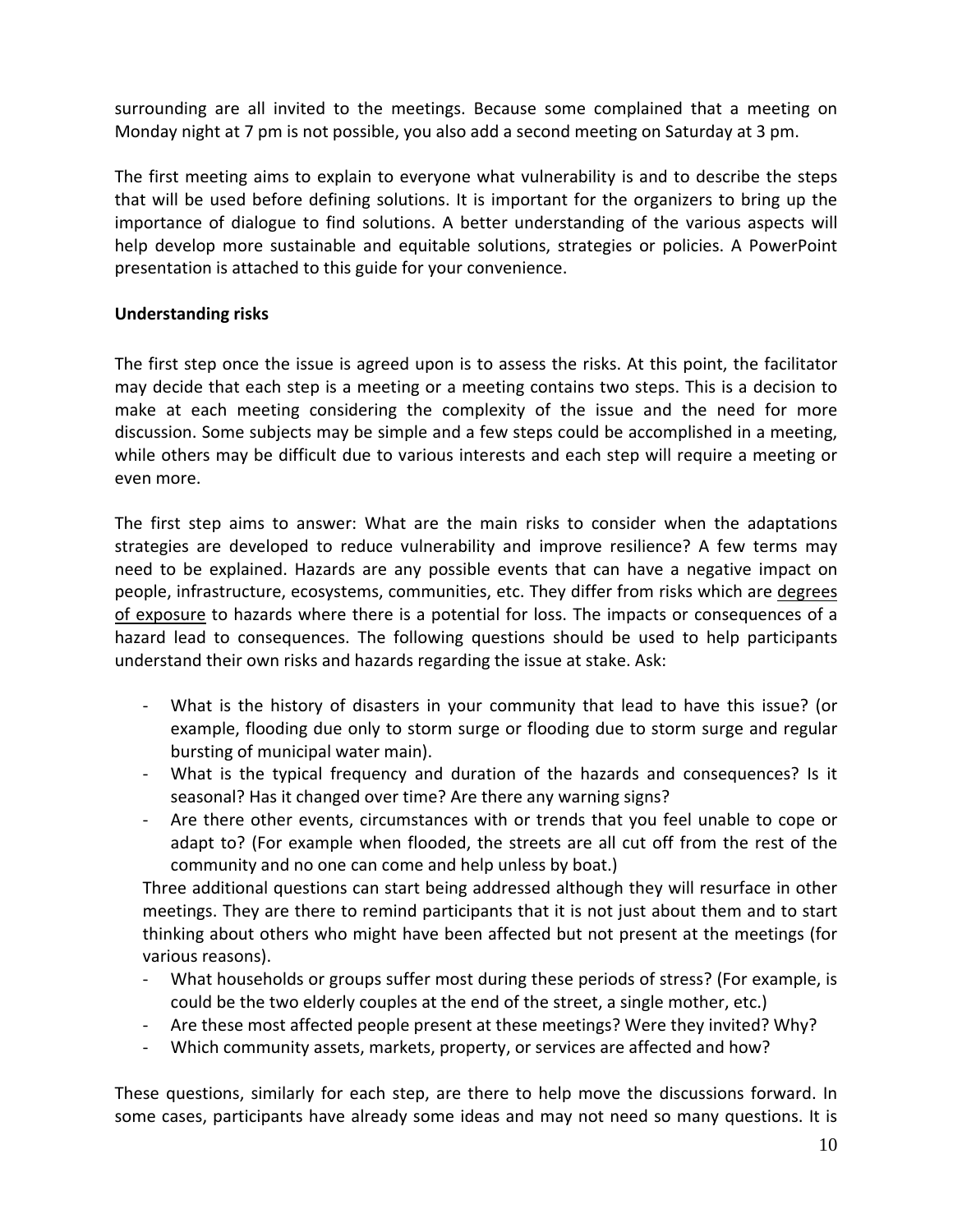<span id="page-11-0"></span>important for the facilitator to gauge the participants and their involvement. A map or some photos, if available, can help the discussion too. At the end of this step, make sure that all the points have been captured. You may want to write them down as a first thing to recap at the next meeting or before moving to the next step. Make sure that there is consensus and that no point is missing. It is easy (but dangerous) to discard a point because it only affects one or two persons.

#### Box 2.

Adaptation in a resilience framework promotes managing the capacity of the system to cope with future change. Standard adaptation can lead to a state in which the social ecological system deals effectively with perceived risks. Be careful about confusing risk with change.

#### **Identifying the physical consequences**

The first component that people always talk about when a disaster hits is the physical consequences, i.e. what are the infrastructures, the assets, etc. that have been damaged because of the hazard? In this step, participants should go back to what they have learned in the first step and examine the physical consequences, especially thinking about how they will also be impacted in the future. Is it something coming back every spring? Every fall? In the past, it was only occurring once in 20 years, now it is almost every year, etc.

The questions that can help lead the discussion are:

- ‐ Which community assets, markets, property, or services are affected and how?
- ‐ Who is most affected by this hazard and its consequences? How?
- ‐ What are the key constraints or opportunities that each people affected by this hazard and its consequences face? Is this likely to be the same each time there is a similar hazard or can it either increase or decrease in intensity? What is the level of certainty regarding these events and their intensity?

In this component, people should limit most of their observations to the physical human or built environment. However, in some cases, this will overlap with the natural environment, especially when we examine managed ecosystems such as gardens, parks, etc.

Again, like in the previous step, make sure that you capture all the responses. It is also possible to use maps and add a legend with the elements that have been more impacted than others. It is possible to record each impact with a different coloured pencil to denote relative certainty of it ever happening again, or to use those same pencils to perhaps indicate the relative frequency of each event. In the presentation notes, you will see some advice that can help when you conduct the round tables and discussions. Be prepared, there might be challenges depending on the groups you have. Some participants may be more outspoken than others.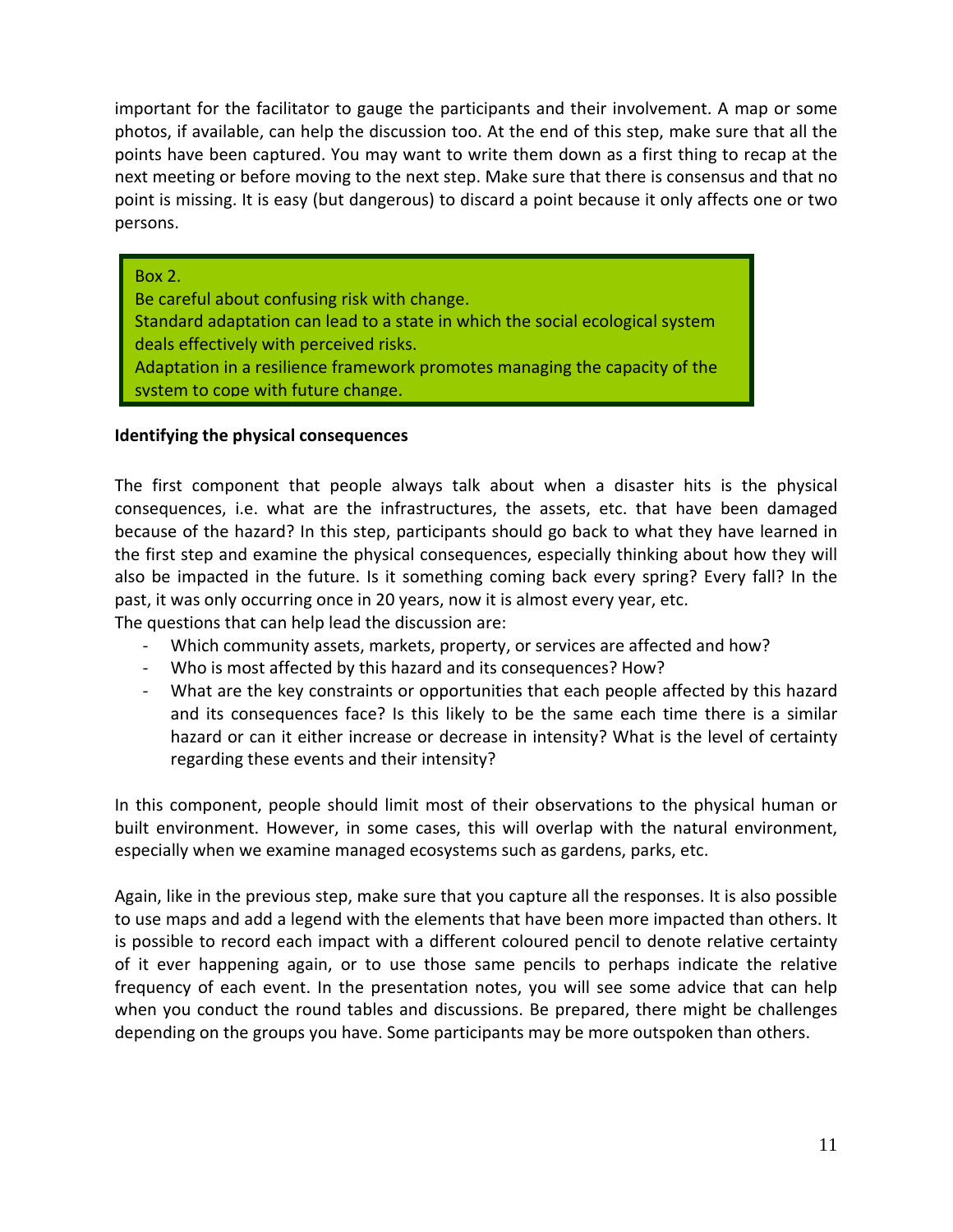#### <span id="page-12-0"></span>**Identifying the socio‐economic consequences**

It is important to know your community, the hazards and how they play a role in your community's capacity to deal with uncertainties and the physical consequences. These were the previous steps. It is also important to think about socio‐economic impacts and how it can influence your capacity to deal with the hazards, the physical consequences and the future uncertainties of these impacts and hazards.

In this step, using what you've learned in the previous two activities, participants will have to identify socio‐economic and governance aspects that could have been influenced by the discussed hazards and consequences. When we talk about socio‐economic aspects, participants should be able to look at impacts on their families' finances, the costs of having infrastructure rebuilt, of closing a store for a week because of water damage, the financial burden of cleaning up in a house, etc. At the social level, there is a question of social equity. Are poor families being ignored by emergency services? Are the damaged roads in a wealthier neighborhood repaired before the others?

Like in the previous steps, at the beginning of the meeting, make sure that you recap from the start. You never know if additional participants have joined the group. You have to feel that they understand the issue, the hazards and the consequences as well as the others, so they will be comfortable contributing to the discussions. In this step, once you have summarized all the information from the previous steps, remind the participants of where they are in the process and explain what the terms mean. What are socio‐economic aspects? Not everyone understands well these terms. Take your time to explain and give examples if needed. The previous paragraph should help. Then participants can work of the following questions:

- ‐ What known economic, social, environmental, policy, market or technological aspects could have been influenced as a result of this hazard? Who lost or gained (socially, economically, etc.) from these impacts?
- ‐ What are the resources, skills, or other social elements, both strong and weak, that helped reduce your vulnerability or impacts to the discussed risks and hazards?
- ‐ What would need to be stronger? (e.g. the warning didn't come fast enough, leading to more stress, the city came to verify if there were damage to the rich people on the street only leaving the others alone and creating tension, etc.)
- ‐ Which are the households or groups that suffer the most during these periods of stress? (e.g. two elderly couples at the end of the street, one single mother, etc.).

Some questions can come back from the previous meetings as they also help clarify some aspects:

- ‐ Are there any underlying causes of the hazards or stresses?
- ‐ Does the community understand them or how to address them?
- ‐ Which groups within the community are the most affected and how?
- ‐ Which community assets, markets, property, or services are affected and how?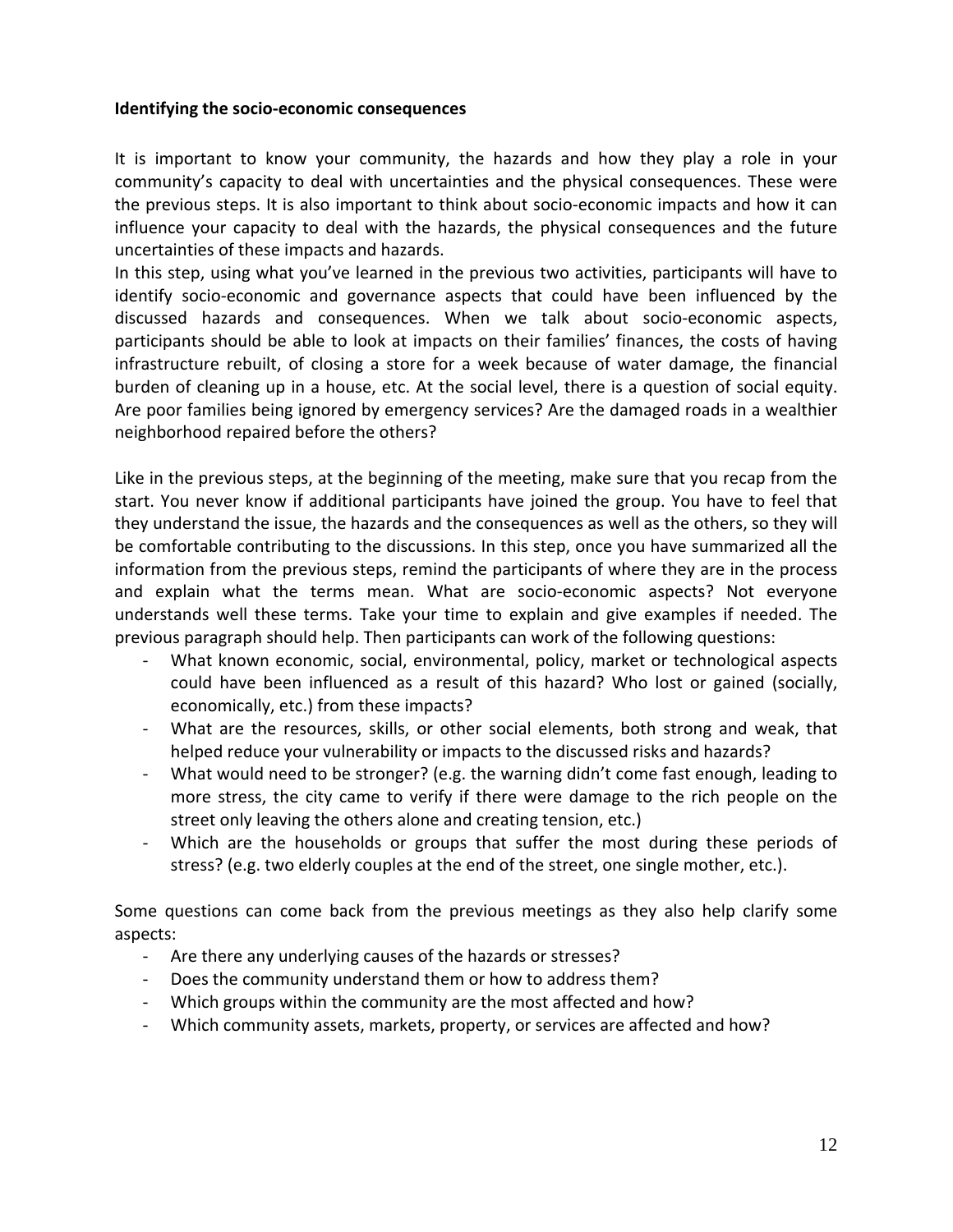#### <span id="page-13-0"></span>**Identifying the governance and policy consequences**

Governance also touches different aspects (economic, social, environmental, policy, market, technology, etc.) in how the impacts and consequences were handled. Who were the people driving the decisions? Were the decisions made rapidly? Was there a plan to help people put into place rapidly? Governance means how things were handled and by whom. What are issues of governance? Are the current policies in place in your community helping to reduce vulnerability to the discuss hazard or are they barriers? For example, if there is no policy for building an industry close to the waterfront but such an industry exists and is closed due to flooding creating a loss of employment for two months, how would the community react? Should there be a bylaw to reduce exposure of sensitive infrastructure? Since not everyone will be familiar with the terminology, go slowly. You may first want to discuss a few elements with the entire group before bringing them up again in a roundtable discussion. Among the questions that can be brought up:

- ‐ What were the weak and strong points in the decision making system or the actions that have helped you reduce the impacts?
- ‐ What would need to be stronger? (e.g. emergency measures system was too slow, the warning didn't come fast enough, the emergency workers fail to come or city never came to verify if there was damage, etc.)
- What connections or relations exist between different actors in the community that could influence the severity of the consequences of the hazard and how have you been able to handle the impacts? Did you feel supported by your decision makers, your government services, and, if so, which one, the local service district, the municipality, or the provincial or federal government?

Note that some questions asked here will be similar to those posed previously since there is some overlap between the socio-economic and governance components. This is fine. But, just make sure you note the areas of overlap. One aspect, which can come up after examining the socio-economic impacts and the governance aspects, is the concept of equity. In general, participants rapidly realize that social justice is one aspect often forgotten during discussions on climate or environmental change and vulnerability assessment. But discovering that two elderly families were struggling and their socio‐economic impacts were significantly different than the rest of the people in a neighborhood often makes quite an impact on participants and may influence their decisions and actions in the future.

Box 3.

Governance and equity. Fundamental trade‐off exists between vulnerability and resilience. Equity in outcome = distribution of vulnerabilities across stakeholders while equity in process refers to fairness of the institutions in terms of decision making.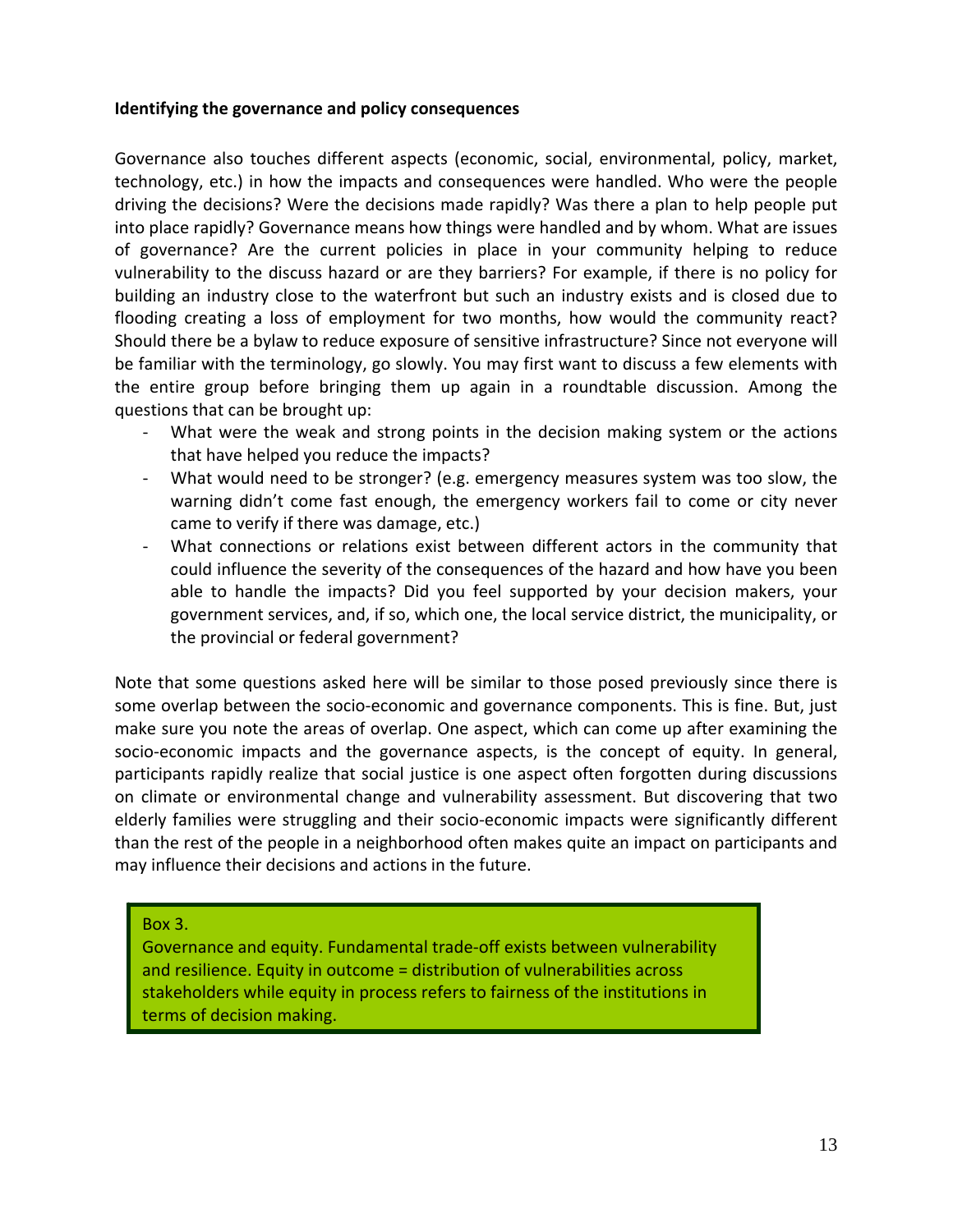#### <span id="page-14-0"></span>**Integration and defining options: bringing all together**

At this point, you should have most if not all the elements to have a global picture of the vulnerability of the participants (or community) in regards to the issue being discussed. There are a few ways to visualize this. As previously mentioned, maps with photos and drawings can help illustrate the consequences, the weak and strong areas. Additional notes for governance and socio‐economic aspects can also highlight the challenges that the community may face in regards to equity, decision making, etc. If you want to be sophisticated, you can visit http://www.ebmtoolsdatabase.org/resource/climate‐change‐vulnerability‐assessment‐and‐ adaptation‐tools and examine the various tools available. Some can be complicated and out of reach for communities. Others can be quite expensive. The decision should be made in function of the capacity of the community and its resources.

Drawings and tables remain among the easiest ways to help people better grasp the ideas and results. Make sure, when you recap all the aspects, that you don't forget any. If there were some consequences missing, add them. It is important that participants understand the interactions also between the various components. For example, during a flood, the lack of a road may endanger the lives of people being isolated. If this is a poor, elderly couple, who is going to help?

### **A path to resilience**

The word resilience often intimidates people as it is a concept, somewhat like vulnerability, that can be quite abstract. This is why it is important during the meeting to carefully explain the concept and bring examples to help people understand it. Resilience is your ability to cope and recover sustainably from a hazard (i.e. the risks of an issue) and its consequences. Improving resilience means increasing your capacity to better respond to risks in an adaptive way and therefore to reduce your vulnerability. It is clear that there are several possible solutions depending on the aspects that are being treated. For example, an elderly couple might benefit from having a volunteer to come quickly and check on them in the event of a storm. Similarly, a business located in the flood plain might benefit from a municipal early warning system and a storage space with sand bags.

One of the first concepts to discuss with the participants is the definition of adaptation and how they represent the solutions or strategies needed to improve resilience. The next section first explains what adaptive capacity is and how it related to vulnerability and resilience. Then the process on how to move from knowing our levels and which components are vulnerable to finding solutions is explained. We finally look at how to examine the various solutions and start working towards implementation of strategies or actions.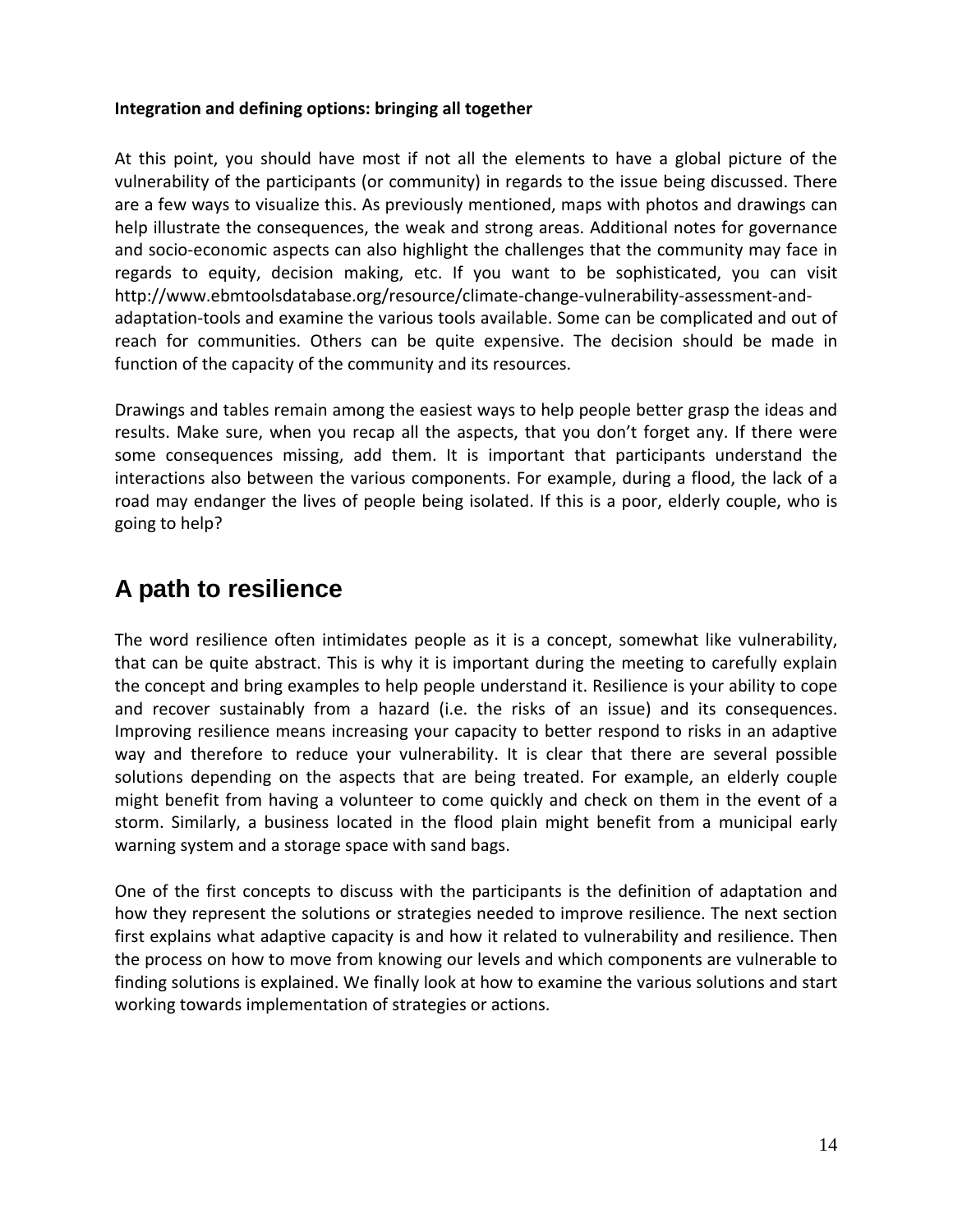#### <span id="page-15-0"></span>**Adaptive capacity**

Once the participants acknowledge their levels of vulnerability, it is important to encourage them to find solutions or strategies to better adapt to the risks and issue at stake. These solutions are called adaptations when they help a person or a community better respond to an issue and its risks. We talk about adaptations because not all reactions or actions will help reduce vulnerability and some actions may in fact be detrimental to a part of the ecosystem, the economy or the community. What we aim here is to increase adaptive capacity of people and the community. At the same time, we also expect that there will be some types of transformations in people's behaviours, actions or activities. What becomes obvious is that with greater understanding and awareness, people are more capable to reflect on the options which lead to their transformation and the possibility for actions in the community.

We define adaptive capacity as a combination of skills, assets, networks and institutions, and policies that enable a community to continually assess and improve with changing conditions. Figuring out whether or not you have the capacity to adapt will help you determine your vulnerability level too. It also helps determine if the possible solutions are feasible. Integrating adaptive capacity into each possible solution or strategy will help acknowledge where the vulnerability is and understand the challenges to come.

#### **Examining the pros and cons of adaptive strategies or solutions**

Finding the adaptation options may be complex. Note that at this point, there might be a need to have experts to help define these possible solutions. Just be careful that the person you bring into this process is not only there to sell his or her own technology! The other possibility is to connect with universities, colleges or institutes, some NGOs or having participants examining the literature. The approach used will greatly depend on the level of education in your community and the capacity of people to find information. In a way, this demonstrates an aspect of vulnerability. One point to stress to all participants is that solutions/adaptations can be of different types.

Some of the elements that should be explained to the participants include the following:

- ‐ For the risks and possible exposure: the participants need to understand that adaptations can include an improved preparedness plan, an early warning system, etc. It can even be simpler such as a community-based system in which as soon as one person is warned, she or he calls two others who call others, etc. (creating a snowball effect). This category would also include: building capacity to analyze risks, improved hazards protection and prevention, improved early warning and awareness, establishment of contingency and emergency planning, building for storage of sand bags, etc.
- For the physical components: it may include actions such as rebuilding infrastructure with more stringent construction code after a disaster, moving infrastructure that is too close to frequent flooding, building walls, restoration of the natural buffering ecosystem, etc.
- In the case of socio-economic consequences: adaptations can include some help or support system for vulnerable people, changes in the type of economic activities in a certain region,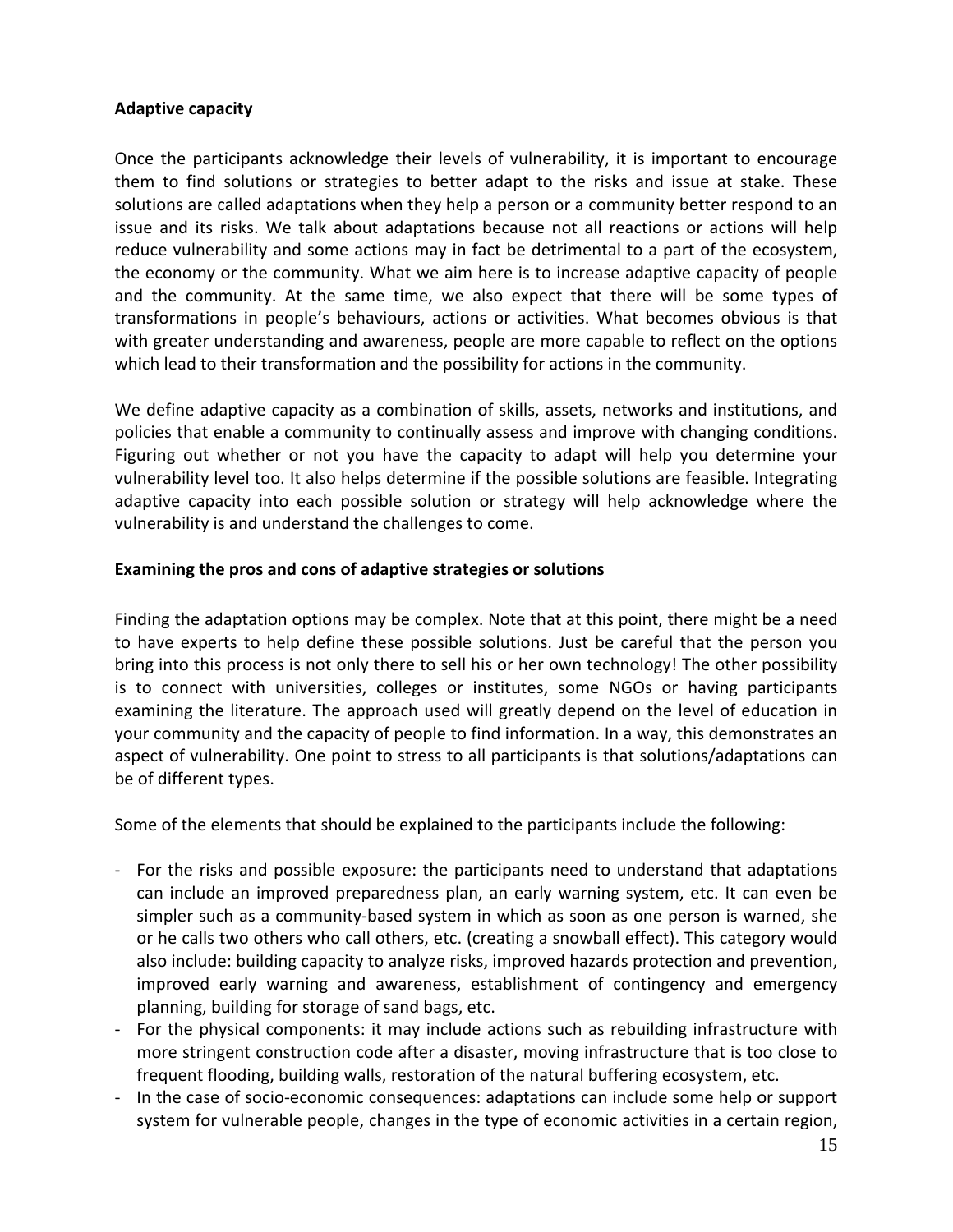<span id="page-16-0"></span>increased diversification of the economic activities, education material given in schools by teachers to teach children what to do in the case of flash floods, etc.

‐ Finally for the ecosystem: restoration can be a solution, policy or by‐laws can be drafted to add new green spaces in areas where the ecosystem is vulnerable.

As can be seen from this short list, some adaptations can be short‐term and easy to implement while others may be longer-term and expensive. The other aspect to acknowledge is the consequence that one adaptation may have on other activities or components. For example, a seawall may seem a simple solution but it will most likely destroy the neighboring natural ecosystems. Being more vulnerable, this infrastructure may in fact accelerate erosion in these neighboring ecosystems where it was not the case before (meaning that the problem was just moved to another place). In addition, the wall may reduce the migration of some fish species which cannot be fished any longer. This is why it is important for each solution to examine the pros and the cons and their consequences on the various components of the socio‐ecosystem (i.e. the community and its environment).

For this meeting, two approaches can be taken: provide people with as many adaptations options as possible and examine all aspects at the same time or direct the meeting by focusing on one of the aspects at a time for all the possible adaptations. This will depend in large part on the type of audience you have and how ready people are to look at possible options.

#### **Towards resilience**

In practice, the previous step is the central part of increasing the resilience of a community. If the adaptations are real and truly help a community to better face a risk, resilience will lead to the:

- ability to manage risks: understand and reduce risks, build strategies based on available skills and resources to face the risk, manage and recover in the short term,
- ‐ ability to adapt over the long term: pro‐activity to maintain sustainable and healthy communities,
- ‐ ability to secure basic needs and maintain sustainable activities.

There are several aspects that should be discussed at the community level when making decisions and recommendations, when considering your resilience and the abilities and capacities that influence it:

#### **Community Involvement**

• To what level is the community contributing to its own preparedness and response capability, and especially its own recovery efforts? If denied this opportunity, it may establish its own structures and processes to achieve that end. Successful management of the hazards, risks, and consequences is not possible without community commitment and involvement.

#### **Information**

• Includes information about risks and appropriate protective actions, about support measures and how to access them, about bio‐psychosocial reactions that can be expected and how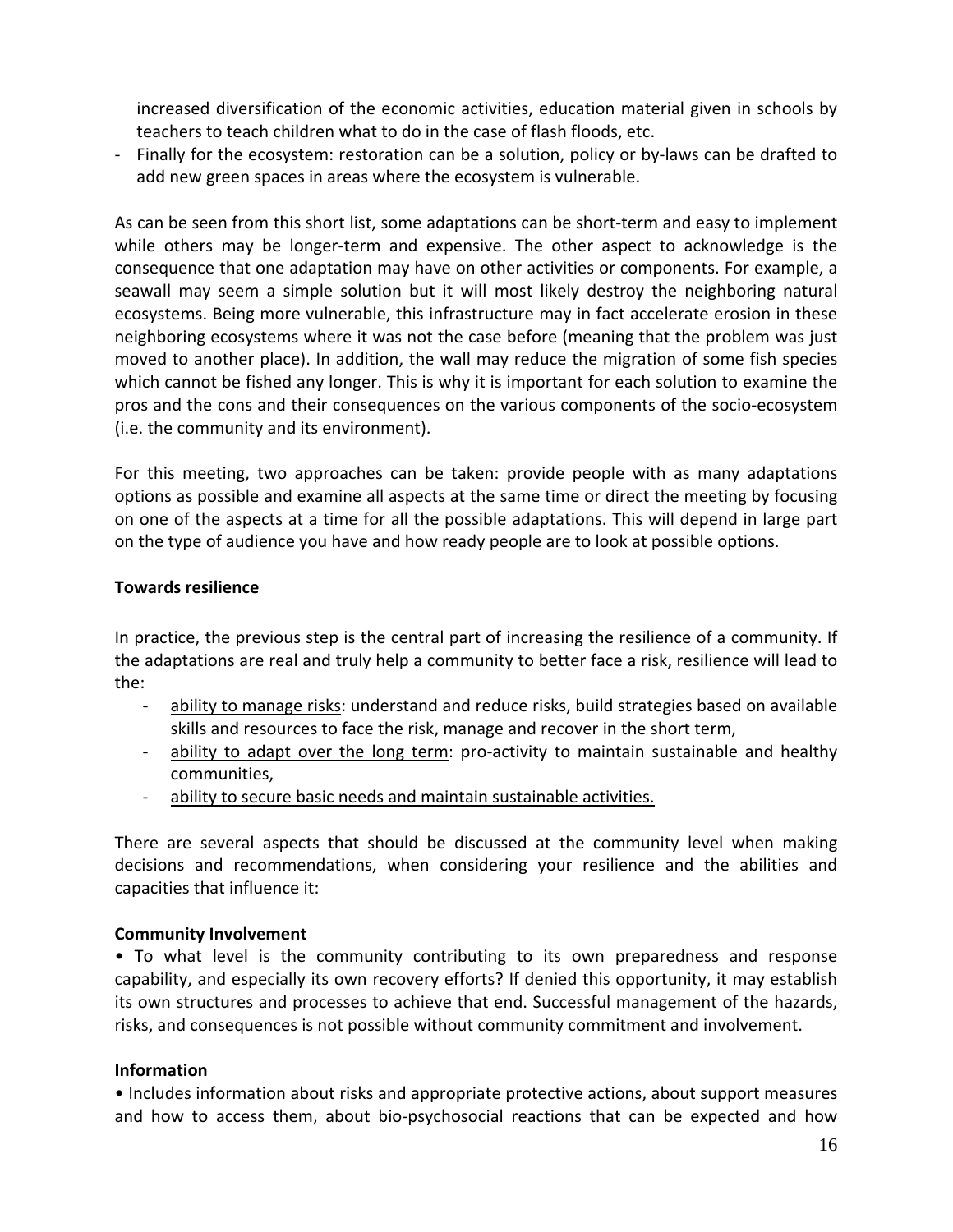people can deal with these reactions in themselves, members of their families and their community, or even about how to make sense of the hazard in terms of its causes and how it fits into the community's 'view' of the world.

#### **Resources**

• This includes considering what resources, advices, expertise, personnel, goods and funds are available to support mitigation and safety measures; what financial assistance for eligible parties to help restore losses. This may include grants, loans and insurance, when appropriate, or even what physical goods, such as temporary accommodation, essential household items, temporary public transport, tools and other items, may be available or needed.

#### **Knowledge**

• Knowing what knowledge is available to you and your community helps you make decisions and improve your understanding about the hazards, risks, consequences and history, or appropriate behaviour in the face of such hazards.

#### **Management Capacity**

• This could include considering the time and opportunity to undertake recovery activities, the physical capacity (i.e. support of other people, machinery or support where there is a particular need); access to services (i.e. through establishing transport systems, locating service centres close to affected areas or access to translators, interpreters for other language and media services), or even access to expertise (i.e. specialist services, such as tradesmen, financial counsellors and other professional services).

#### **Support**

• Often this includes looking at personal support (i.e. outreach services, personal advisers and counsellors, specialist support services, advocates), and community support (i.e. community development officers).

#### **Participation**

• Includes consideration of the role individuals play in community consultations in developing and implementing assistance and recovery programs, in making a contribution to policy and program development, or even in monitoring and auditing the progress of recovery.

Towards that end, it might be good to discuss with the participants some of the following questions in order to make sure that every aspect is well covered:

- Has the community included in its disaster preparedness plan a scenario for those elderly persons who have no family around?
- Does the elderly couple have access to information about coastal hazards and how to prepare for these?
- Does the community have a simple procedure to explain what type of financial assistance is available for repairing damage caused by hazards?
- Is the ecosystem adaptation proposed (e.g. a by-law limiting access of ATVs to the beach) favorable for all people (issue of social acceptability)?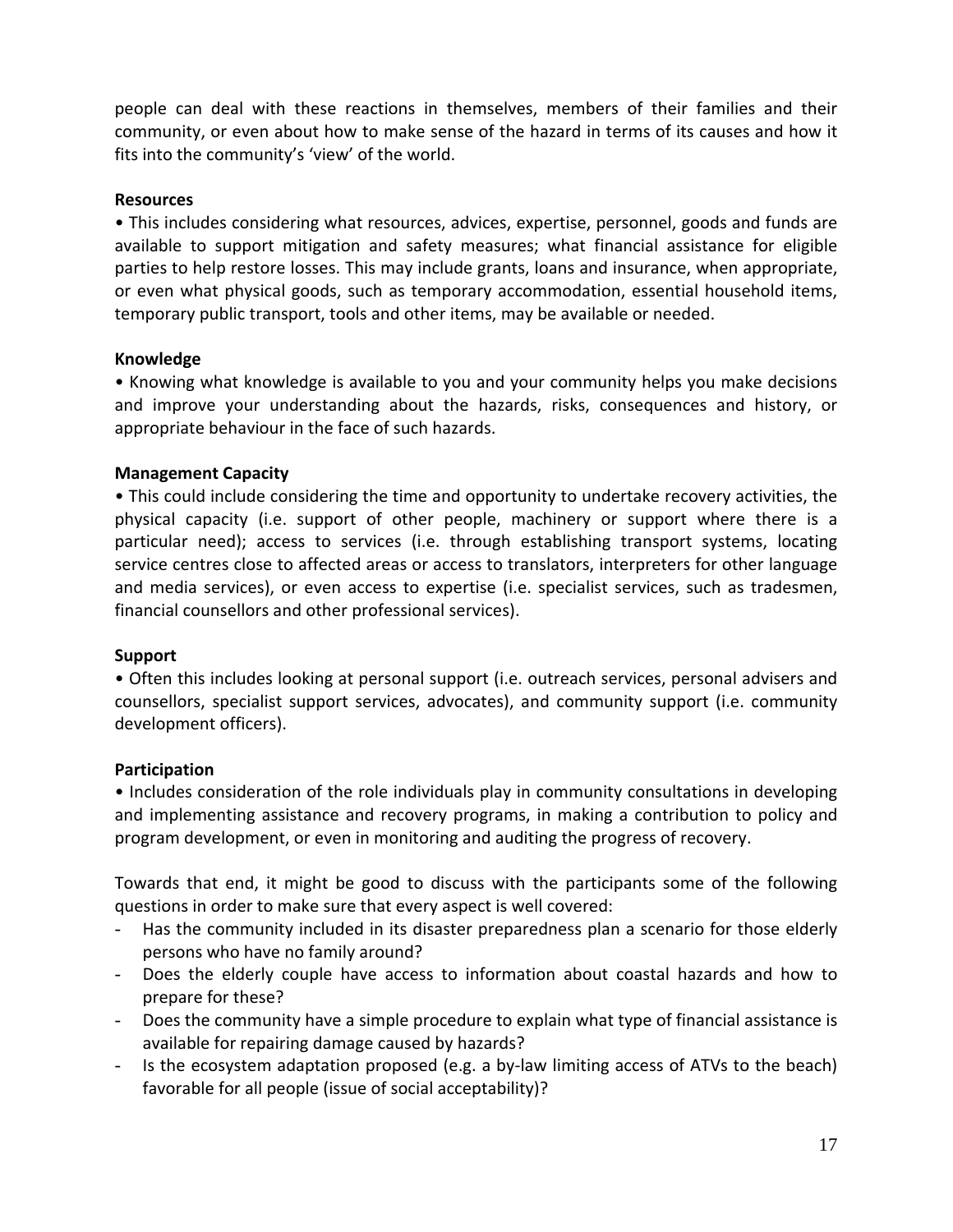- <span id="page-18-0"></span>- Does the community have in its disaster preparedness plan a list of volunteers specifically assigned to helping elderly people cope with a hazard?
- Are there grief counselors available in the region to provide psychological support to elderly residents impacted by a hazard?
- Has the elderly population of the town been included in consultations that informed the disaster preparedness plan?
- Will the proposed technology to reduce flooding (e.g. large drainage pump) have an impact of the natural ecosystem thus reducing the area of lobster habitat?
- Etc. (it is possible for you to write a list of questions that will be adequate for the issue and conditions of the community where the work is being completed).

#### **Recommendations and actions**

Most committees should have the endorsement of the municipal council, local government or a regulatory group where the recommendations and actions should be submitted. This step is crucial. On one hand, expectations are created and on the other hand, needs must be filled. Ideally this step should be transparent and equitable to all. It goes back to the beginning of this process. The local government must be aware and understand what is at stake in this process.

### **Conclusion**

Resilience is a dynamic process. It is not an end in itself and with changes in the environment, the economic, the community, new issues will surface and will require revisiting the adaptations and adding new ones. The main concerns in communities are the lack of understanding of what to do, how to do it and when and where to start. This tool is relatively simple and requires first and foremost dialogue among people to really understand the issue and see beyond the emotional aspect of things. This is not to say that it will be easy. It is important to acknowledge that the process can be long and may not be pleasant for everyone. What is important is that adaptation solutions and strategies should be based on inclusiveness and consider social values and equity, economic choices, timeliness, and the environmental importance and sensitivity of the area. This tool can be easily modified to suit particular issues and communities. The way meetings are conducted can take also different formats. Ideally people interested in the process should have had prior to this activity some formation or training in facilitation and group animation. This will help when discussions are heating up. This is to be expected when the topic is climate change and the threat it poses of our way of life. In general people don't like change. They first need to understand why…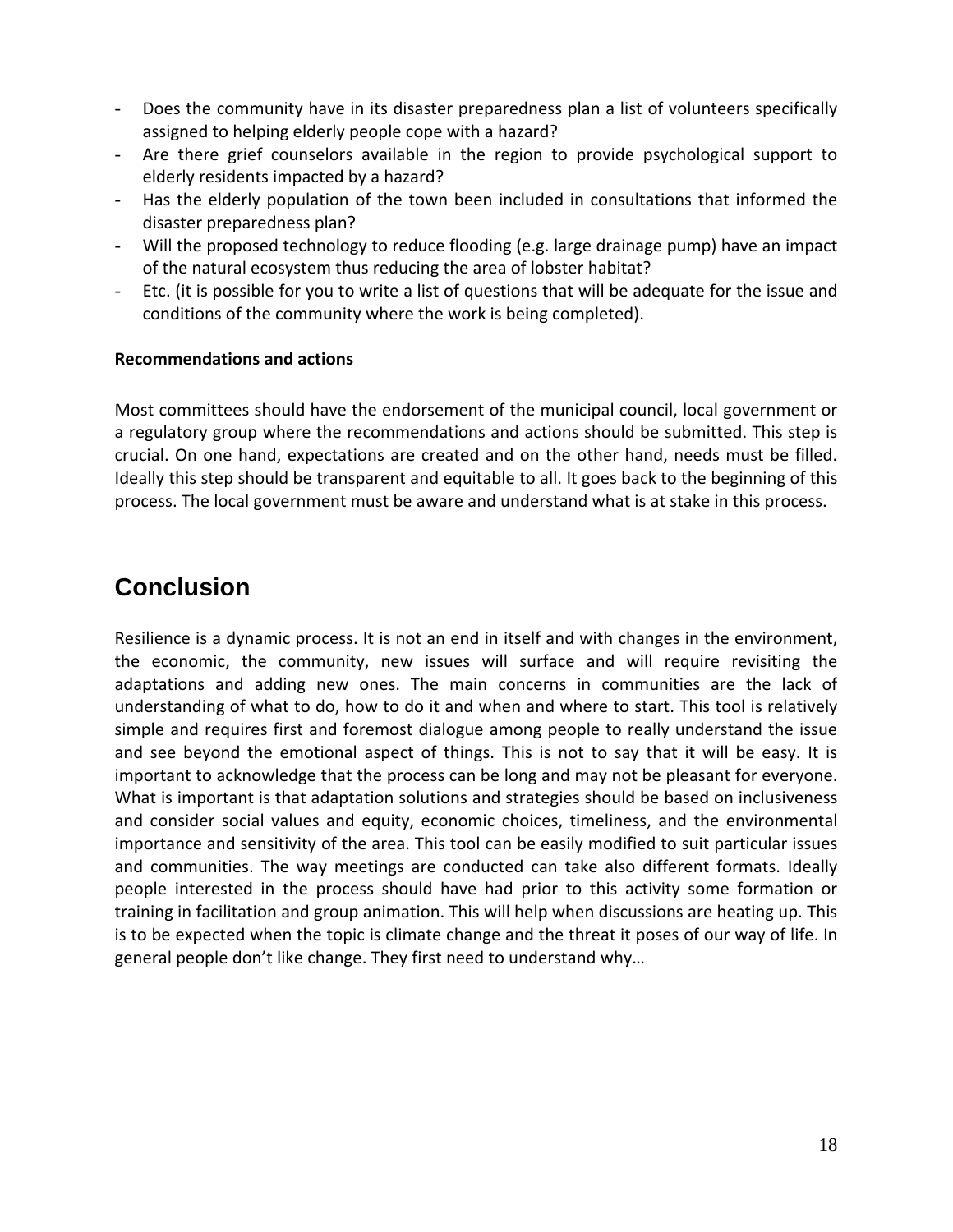### <span id="page-19-0"></span>**Appendix A – Recap of the different steps**

This is a short version of the steps that are explained in this manual. As seen, it is a very interactive process and it is always possible to go back to previous steps if additional information is provided or something new occurs.

Identify an issue

Define it and make sure that all participants understand it and the process in which they are $\leftarrow$ embarking

Understand the risk and the consequences of the issue

Define the physical consequences of the risks and the issue being examined

Define the socio‐economic consequences of the risks and the issue being examined

Define the governance and policy consequences of the risks and the issue being examined

Integrate the data all together to get a global picture of the level of vulnerability of the community in regards to this issue

Define ALL possible options to better adapt and improve resilience (i.e. reduce the vulnerability factor)

Examine the pros and cons of all possible options in a neutral and objective manner: looking at costs, social acceptability, impacts on the ecosystem, impacts of the socio‐cultural systems, technological feasibility, and temporal factor (short versus long‐term solutions?)

Prioritize the solutions through consensus and recommend them to decision makers.

 $\downarrow$ Actions Monitoring < Adjustment

Pass to another issue and start over